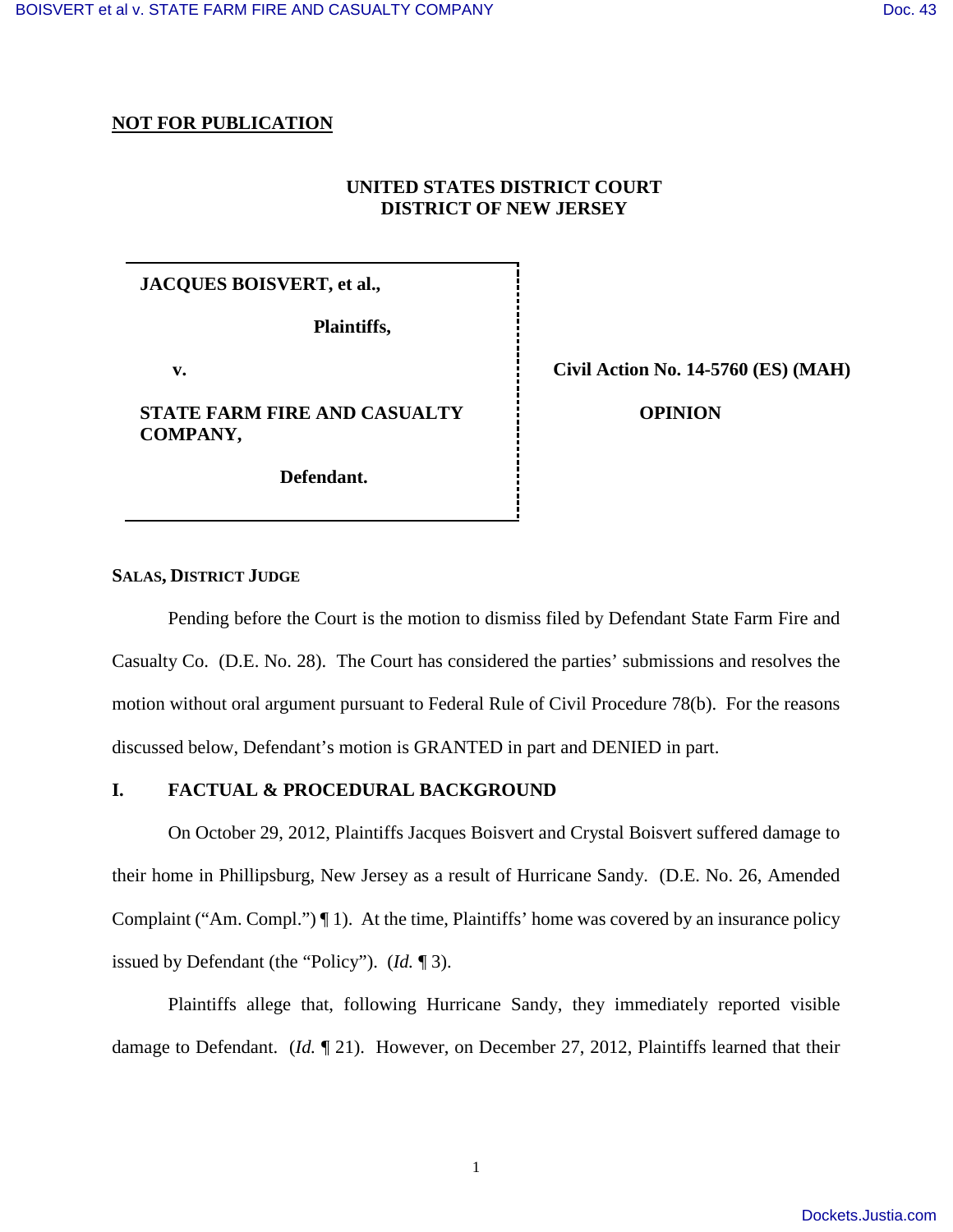property suffered structural damage as well. (*Id.* ¶ 23). As such, Plaintiffs immediately reported the structural damage to Defendant. (*Id.*).

Plaintiffs further allege that, on about December 27, 2012, Defendant sent them correspondence indicating that Defendant would pay \$2,650.43 for the initial damage to Plaintiff's home. *(Id.*  $\P$  24; D.E. No. 28-4, Ex. B). On the same day, Defendant also sent Plaintiffs a letter "advising them of the requirement to file an internal appeal with Defendant if Plaintiffs contested Defendant's coverage decisions and only then, if they were unsatisfied with the result, were they able to contract the New Jersey Department of Banking and Insurance." (Am. Compl. ¶ 25). Plaintiffs allege that this letter led them to believe that they had to appeal through Defendant's internal process. (*Id.*).

Thereafter, Defendant sent an adjuster to evaluate the structural damage. (*Id.* ¶ 26). Plaintiffs allege that the adjuster did not properly evaluate the damage. (*Id.*). On April 29, 2013, Defendant sent Plaintiffs a letter indicating that the structural damage was caused by settling and was not covered by the Policy. (*Id.*  $\mathbb{I}$  27; D.E. No. 28-4, Ex. C). Plaintiffs informed Defendant that they disagreed with Defendant's decision not to cover the structural damages to their home. (Am. Compl. ¶ 29).

 Subsequently, Defendant sent a second adjuster to Plaintiffs' home to assess the structural damage. (*Id.* ¶ 30). Nevertheless, on July 26, 2013, Defendant sent Plaintiffs a letter again indicating that the structural damage was not covered by the Policy. (*Id.*). In the July 26, 2013 letter, Defendant invited Plaintiffs to submit additional information for Defendant's consideration. (D.E. No. 28-4, Ex. D).

On July 31, 2013 and August 1, 2013, Plaintiffs sent a letter to Defendant stating they would "need [Defendant] to state the exact problem and not a general statement" and "would like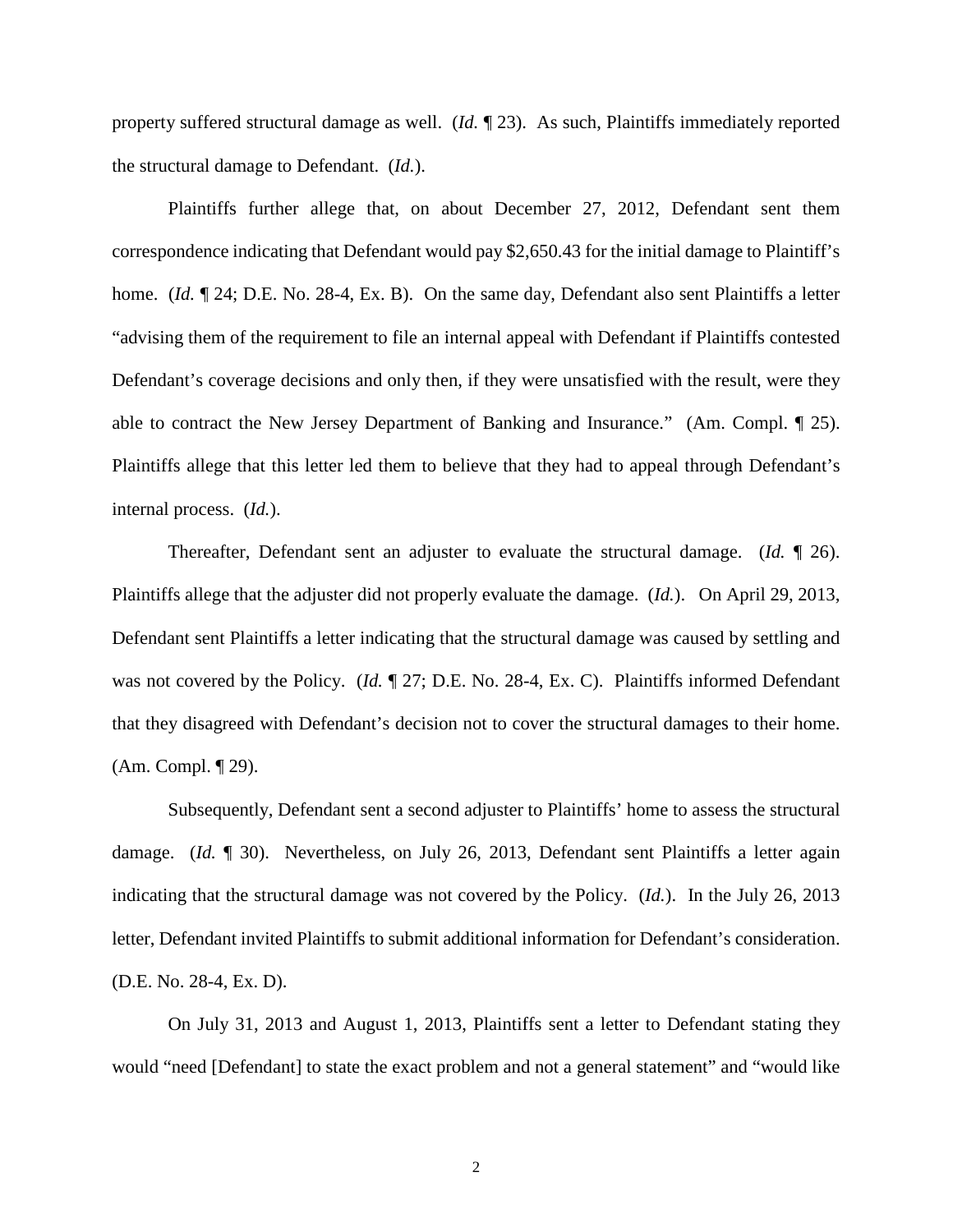some clarity on exactly why this claim is being denied." (Am. Compl. ¶ 33). Thereafter, Plaintiffs participated in mediation with Defendant to resolve the dispute on October 3, 2013. (*Id.* ¶ 36). During this mediation, Defendant invited Plaintiffs to provide additional documents in support of their claims for reconsideration. (*Id.* ¶ 37). Ultimately, Defendant denied Plaintiffs' claims. (*Id.*   $\P$  42).

On September 16, 2014, Plaintiffs filed a three-count complaint, alleging breach of contract, breach of good faith and fair dealing, and a violation of the New Jersey Consumer Fraud Act. (D.E. No. 1). On January 12, 2015, Defendant filed the first motion to dismiss Plaintiff's Complaint. (D.E. No. 6). On September 29, 2015, the Court granted Defendant's motion to dismiss as to Plaintiff's breach of contract and breach of good faith and fair dealing claims and denied Defendant's motion with respect to the New Jersey Consumer Fraud Act ("September 29, 2015 Opinion"). (D.E. No. 25).

On October 28, 2015, Plaintiffs filed the Amended Complaint. (D.E. No. 26). On November 23, 2015, Defendant filed the instant motion to dismiss Plaintiffs' Amended Complaint. (D.E. No. 28). Plaintiffs oppose the motion. (D.E. No. 33). The motion is now ripe for adjudication.

#### **II. LEGAL STANDARD**

To withstand a motion to dismiss, "a complaint must contain sufficient factual matter, accepted as true, to 'state a claim to relief that is plausible on its face.'" *Achcroft v. Iqbal*, 556 U.S. 662, 678 (2009) (quoting *Bell Atl. Corp. v. Twombly*, 550 U.S. 544, 570 (2007)). "A claim has facial plausibility when the plaintiff pleads factual content that allows the court to draw the reasonable inference that the defendant is liable for misconduct alleged." *Id.* "The plausibility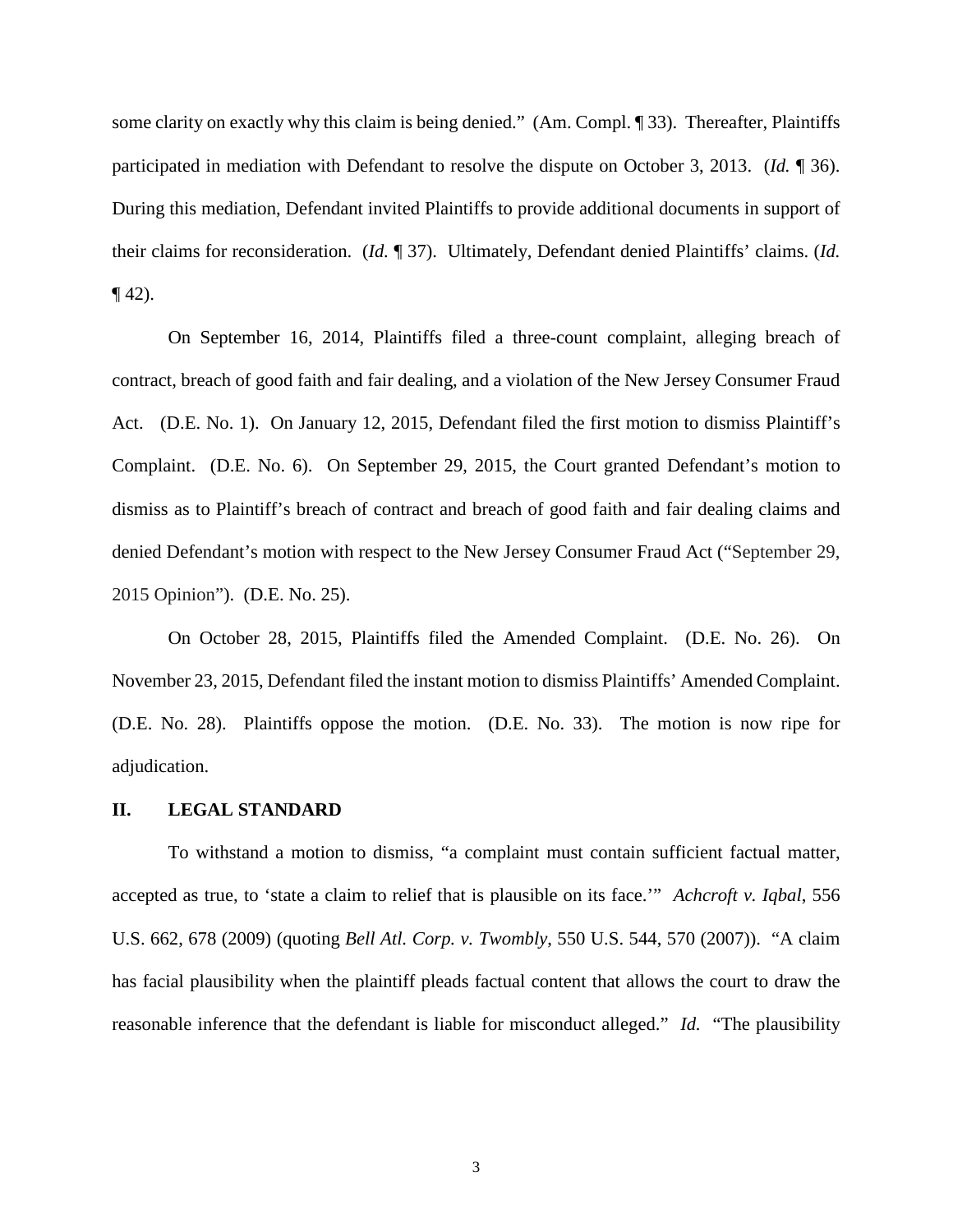standard is not akin to a 'probability requirement,' but it asks for more than a sheer possibility that a defendant has acted unlawfully." *Id.* 

"When reviewing a motion to dismiss, '[a]ll allegations in the complaint must be accepted as true, and the plaintiff must be given the benefit of every favorable inference to be drawn thereform.'" *Malleus v. George*, 641 F.3d 560, 563 (3d Cir. 2011) (quoting *Kulwicki v Dawson*, 969 F.2d 1454, 1462 (3d Cir. 1992)). But the court is not required to accept as true "legal conclusions," and "[t]hreadbare recitals of the elements of a cause of action, supported by mere conclusory statements, do not suffice." *Iqbal*, 556 U.S. at 678.

Finally, "[i]n deciding a Rule 12(b)(6) motion, a court must consider only the complaint, exhibits attached to the complaint, matters of public record, as well as undisputedly authentic documents if the complainant's claims are based upon these documents." *Mayer v. Belichick*, 605 F.3d 223, 230 (3d Cir. 2010). "[A] document integral to or explicitly relied upon in the complaint may be considered without converting the motion to dismiss into one for summary judgment." *In re Burlington Coat Factory Sec. Litig.*, 114 F.3d 1410, 1426 (3d Cir. 1997) (internal citations and quotation marks omitted).

#### **III. DISCUSSION**

Defendant asserts that Plaintiffs' claims are time barred by the Policy's one-year statute of limitations. (D.E. No. 28-1, Defendant's Brief in Support of its Motion to Dismiss Plaintiffs' Amended Complaint ("Def. Mov. Br.") at 4). Specifically, Defendant argues that the July 29, 2013 Denial Letter was unambiguous and that Plaintiffs failed to allege any facts that give rise to equitable tolling. (*Id.* at 5, 10). Defendant also contends that the Court need not address Plaintiffs' Consumer Fraud Act claims because Plaintiffs' claims fail under the terms of the Policy. (*Id.* at 13). The Court will address each argument in turn.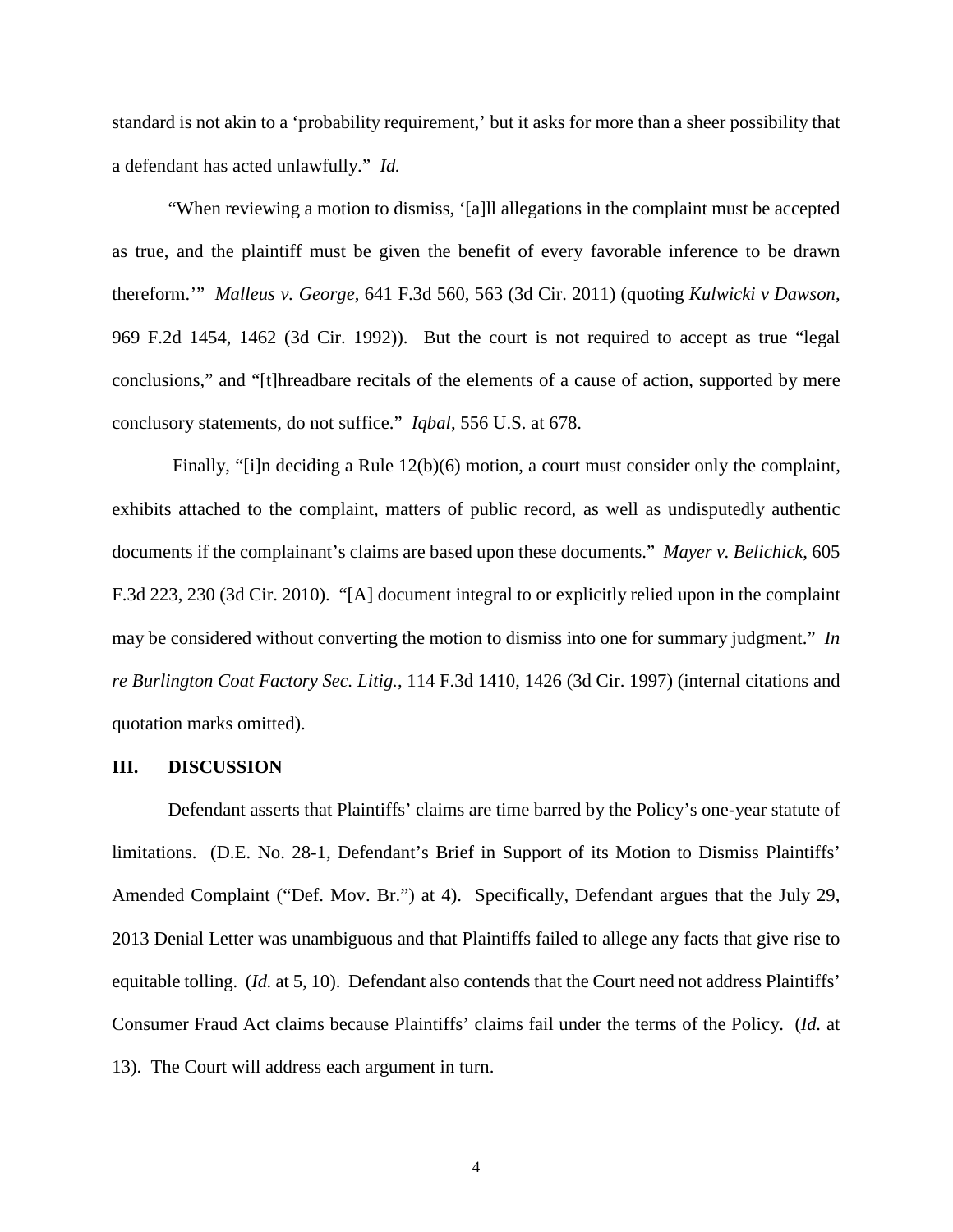### **A. Tolling**

Again, Defendant contends that Plaintiffs' claims are time barred by the Policy's one-year statute of limitations. Plaintiffs respond that their claims are timely because the statute of limitations should be tolled for various reasons. (D.E. No. 33, Plaintiffs' Opposition to Defendant's Motion to Dismiss Plaintiffs' Amended Complaint ("Pl. Opp. Br.") at 7-17). "[A] limitations defense [may] be raised by a motion under 12(b)(6), but only if the time alleged in the statement of a claim shows that the cause of action has not been brought within the statute of limitations." *Robinson v. Johnson*, 313 F.3d 128, 135 (3d Cir. 2002) (internal quotation marks omitted).

The claims alleged in the Amended Complaint are based upon the Policy and Defendant's refusal to cover structure damage. (Am. Compl. ¶ 51). The parties do not challenge the authenticity of the Policy. Accordingly, the Court may consider the Policy when deciding the instant motion. *See Brown v. State Farm Ins. Co.*, No. 14-2064, 2015 WL 1137850, at \*4-5 (D.N.J. Mar. 13, 2015) (considering the insurance policy on motion to dismiss). The Policy states that "[t]he action must be started within one year after the date of loss or damage." (D.E. No. 28-4, Ex. A, Policy).

Plaintiffs allege that their home was damaged on October 29, 2012, but Plaintiffs did not file suit until September 16, 2014—more than a year after the "date of loss or damage." Nevertheless, Plaintiffs argue that the statute of limitations should be tolled: (1) because the July 26, 2013 letter was not an unequivocal denial of Plaintiffs' structural damage claim; (2) by Defendant's suggestion that Plaintiffs should contact the New Jersey Department of Banking and Insurance; (3) by Defendant's request for additional information in the July 26, 2013 letter;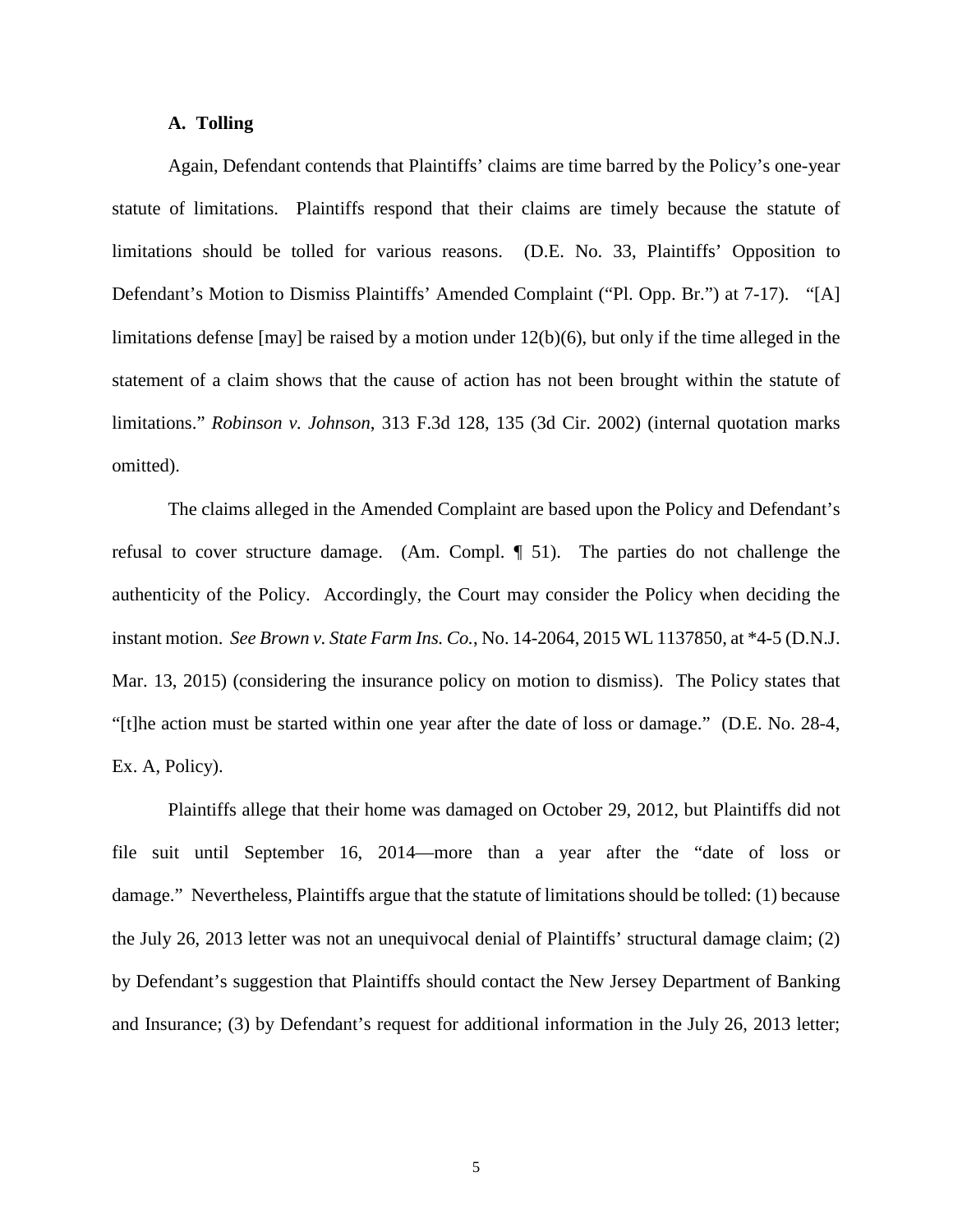(4) because Defendant did not pay the uncontested claim within a timely manner; and (5) because Plaintiffs relied on Defendant's action in seeking mediation. (Pl. Opp. Br. at 8-17).

#### *1. July 26, 2013 Letter*

Defendant argues that the July 26, 2013 letter was an unambiguous denial letter that ended the tolling for the insurer's investigation. (Def. Mov. Br. at 5). Accordingly, Defendant contends that Plaintiffs' suit, which was filed on September 16, 2014, was untimely. (*Id.* at 10).

Contractual statute of limitations in insurance contracts are tolled during the time that the insurer investigates the claim "from the time an insured gives notice until liability is formally declined." *Peloso v. Hartford Fire Ins. Co.*, 56 N.J. 514, 521 (1970); *see Solomon Lieberman & Chevra Lomdei Torah v. Interstate Fire & Cas. Co.*, 768 F.2d 81, 82 (3d Cir. 1985). In the September 29, 2015 Opinion, the Court held that the July 26, 2013 letter was an unequivocal denial of Plaintiffs' claim. (D.E. No. 25, September 29, 2015 Opinion & Order ("Op.") at 6). The Court reached this determination by relying on the plain language of the letter, which clearly stated that there was a "denial," that the damage was "not covered by [the] policy," and that any "action must be started within one year after the date of loss or damage." (*See id.* at 5-7; D.E. No. 28-4, Ex. D, July 26, 2013 Letter).

Nothing in the Amended Complaint has persuaded the Court to abandon this ruling. Plaintiffs argue that boilerplate language, the discrepancies between the April 29, 2013 and July 26, 2013 letters, and delay in payment of the uncontested damages creates special circumstances that demonstrate that the July 26, 2013 letter was not an unequivocal denial letter. (Pl. Opp. Br. at 9-13). None of these arguments are persuasive, especially in light of the fact that, as alleged in the Amended Complaint, Plaintiffs sent Defendant correspondence on July 31, 2013 and August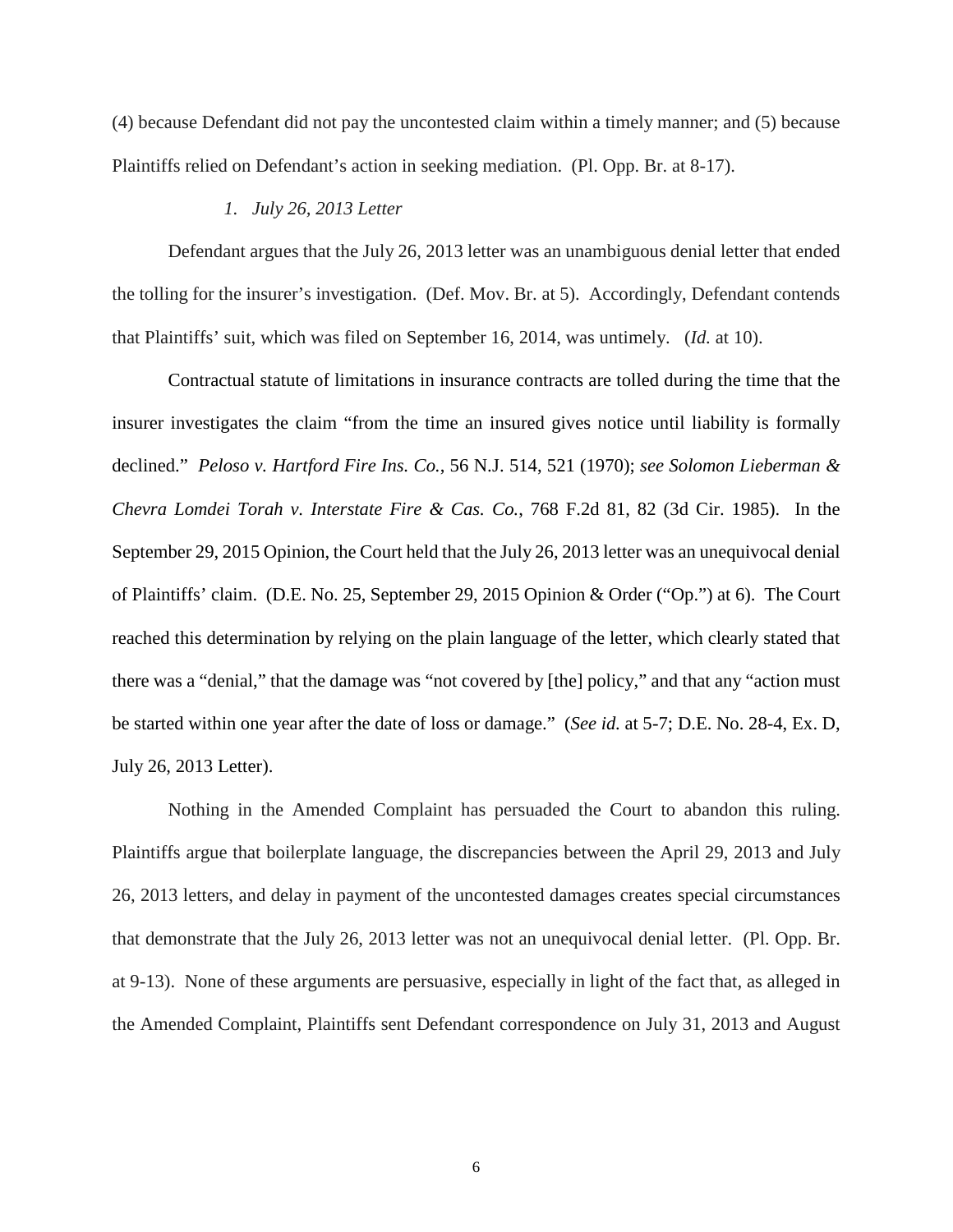1, 2013 requesting "clarity exactly on why [the] claim is being *denied*," and asking whether the uncontested claim was "also being *denied.*" (Am. Compl. ¶ 33 (emphasis added)).

Based on the plain language of the July 26, 2013 letter and Plaintiffs' concessions, the Court maintains—for all of the reasons addressed in the September 29, 2015 Opinion—that the July 26, 2013 letter was an unequivocal denial. Thus, Plaintiffs are not entitled to tolling based on the July 26, 2013 letter.

#### *2. Department of Insurance and Mediation*

Plaintiffs argue that the statute of limitations should be tolled because Defendant suggested that the New Jersey Department of Banking and Insurance ("DOI") could resolve a dispute. (Pl. Opp. Br. at 13). Plaintiff asserts that this language could lead a layperson to believe that a contract with the DOI was a prerequisite to filing a lawsuit. (*Id.* at 13-14). Similarly, Plaintiffs contend that they are entitled to equitable tolling because Defendant's representative told them via phone that they must participate in mediation. (Pl. Opp. Br. at 16; Am. Compl. ¶ 34).

"[A] defendant may be denied the benefit of a statute of limitations where, by its inequitable conduct, it has caused a plaintiff to withhold filing a complaint until after the statute has run." *Trinity Church v. Lawson-Bell*, 925 A.2d 720, 727 (N.J. Super. Ct. App. Div. 2007). "[A]bsent a showing of intentional inducement or trickery by a defendant, the doctrine of equitable tolling should be applied sparingly and only in the rare situation where it is demanded by sound legal principles as well as the interests of justice." *Freeman v. State*, 788 A.2d 867, 880 (N.J. Super. Ct. App. Div. 2002); *see Biegalski v. Am. Bankers Ins. Co. of Florida*, No. 14-6197, 2016 WL 1718101, at \*6 (D.N.J. Apr. 29, 2016). Moreover, to meet the standard of equitable tolling, a plaintiff must demonstrate that she "exercised reasonable diligence in investigating and bringing the claims." *Miller v. N.J. Dep't of Corr.*, 145 F.3d 616, 618-619 (3d Cir. 1998).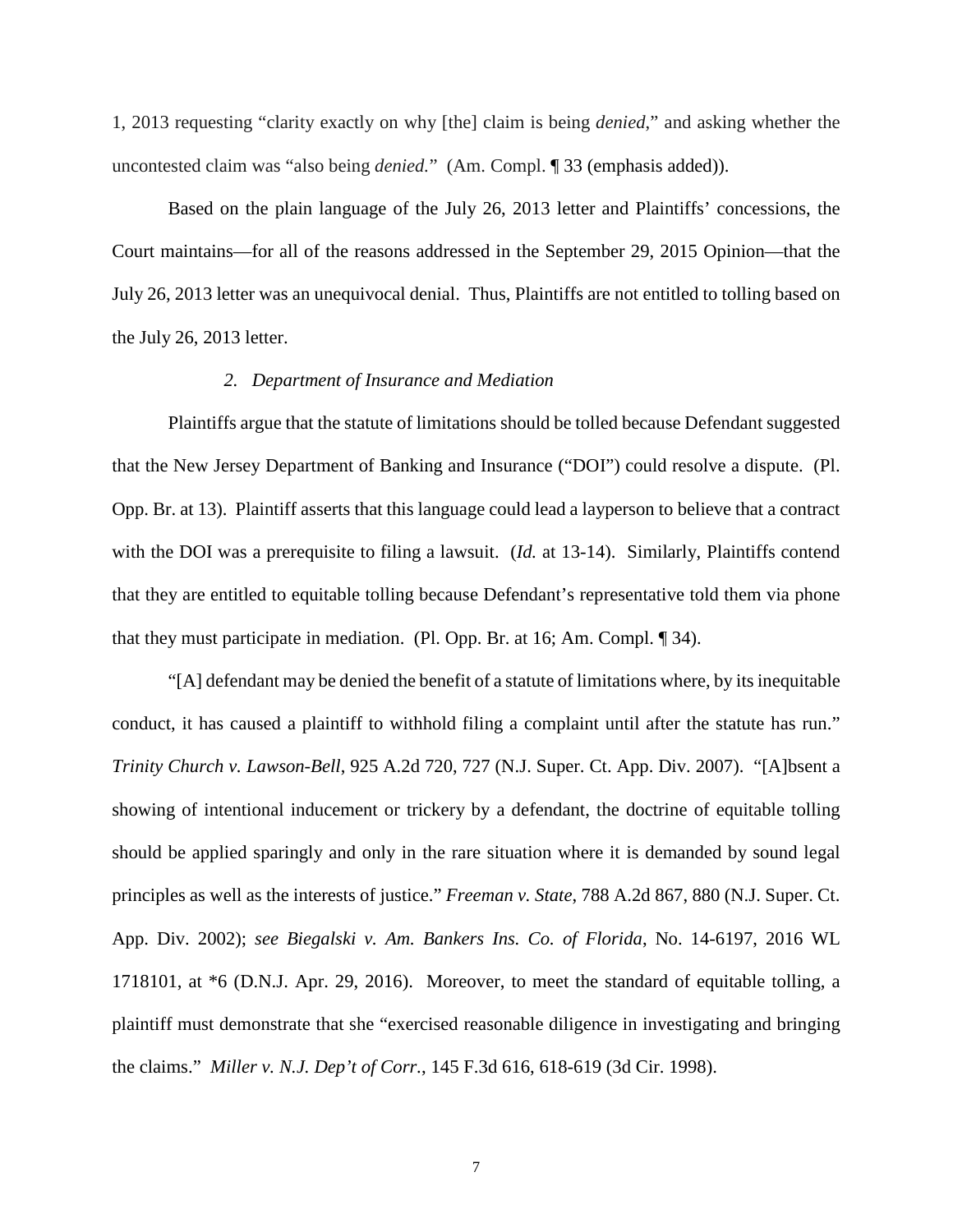Here, Plaintiffs fail to support an equitable tolling defense. Indeed, the Amended Complaint alleges that on December 27, 2012, Defendant stated that Plaintiffs could contact the DOI if they were unsatisfied with the results of the claim. (Am. Compl. ¶ 25). However, this was in conjunction with Plaintiffs' uncontested claim—not the denied claim for structural damage. (*See id.* ¶¶ 24, 25). Indeed, Defendant did not deny Plaintiffs' structural damage claim until July 26, 2013. Defendant's August 8, 2013 letter to Plaintiffs—which references the DOI—was not alleged in the Complaint. Accordingly, the Court may not consider this letter.

Nevertheless, Plaintiffs have pled facts to suggest that Defendant caused them to withhold filing suit. To be sure, Plaintiffs allege that Defendant's representative told them that they must participate in mediation, and that they did not have another option. (*Id.* ¶ 34). Pursuant to this conversation, Plaintiffs allege that they requested mediation with Defendant on September 3, 2013. (*Id.* ¶ 35). The claim was mediated on October 3, 2013. (*Id.* ¶ 36).

Even if the Court were to toll the statute of limitations during the time period the parties engaged in mediation in light of Defendant's actions, Plaintiffs' Complaint was still untimely. Defendant denied Plaintiffs claims on July 26, 20[1](#page-7-0)3, thus the statute of limitations began to run.<sup>1</sup> On September 3, 2013, Plaintiffs requested mediation as a result of Defendant's alleged actions. Accordingly, between July 26, 2013 and September 3, 2013, the statute of limitations ran for 39 days and was tolled on September 3, 2013 when Plaintiffs requested mediation. The statute of limitations then began to run again on October 3, 2013, once mediation was complete. Thus, Plaintiffs had 326 days (365 days minus 39 days) from October 3, 2013 to file suit—by August 25, 2014. Plaintiffs did not file suit until September 16, 2014. Accordingly, Plaintiffs' Complaint

-

<span id="page-7-0"></span><sup>&</sup>lt;sup>1</sup> Defendant argues that the period between the date of damage and discovery is not tolled. (Def. Mov. Br. at 12). Accordingly, Defendant contends that the statute of limitations began to run for 59 days between Hurricane Sandy and the date Plaintiffs notified Defendant of the structural damage. (*Id.*). The Court concludes that under either scenario, Plaintiffs' Complaint was untimely.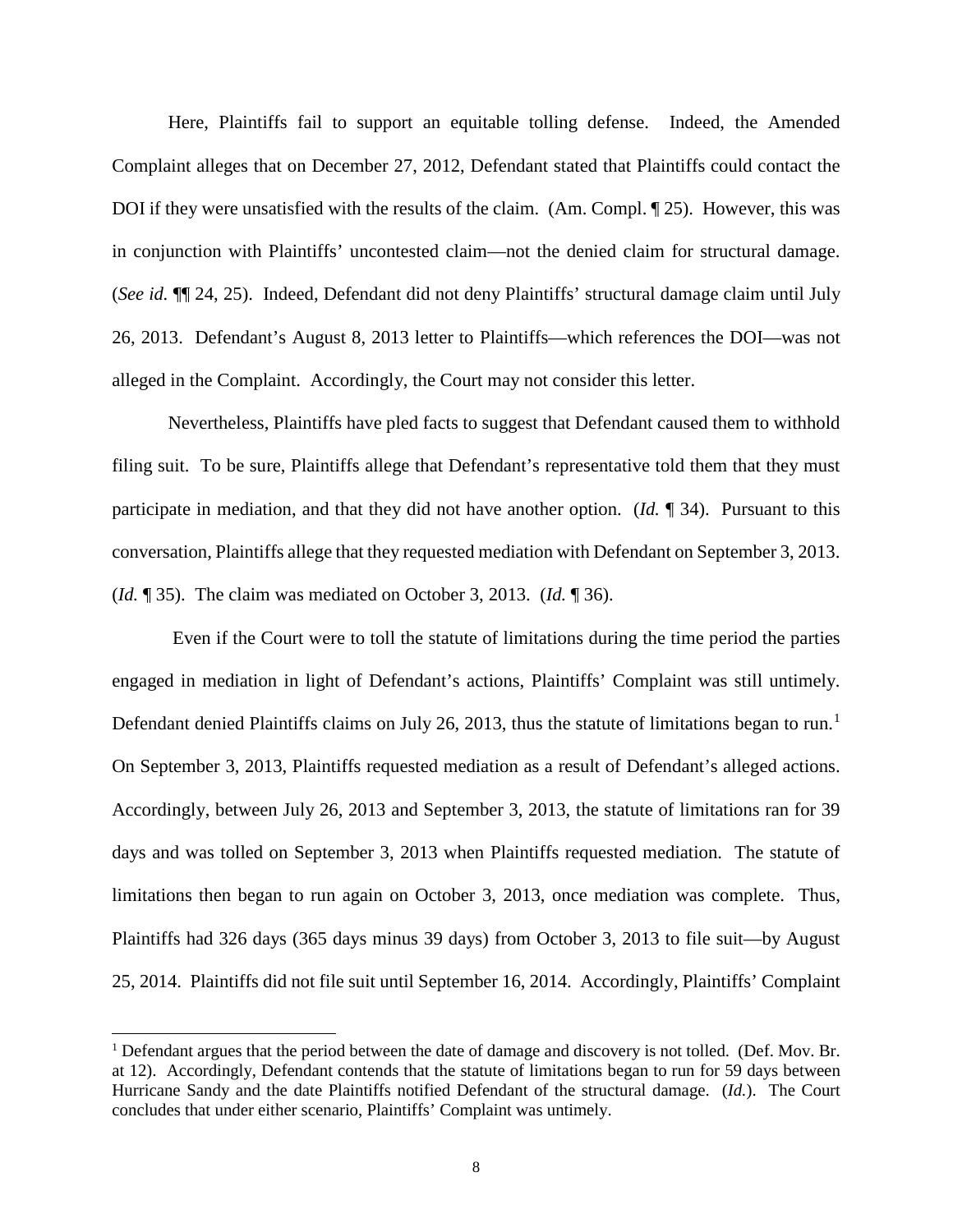was untimely.

### *3. Request for Additional Information*

Plaintiffs argue that the statute of limitations should be tolled because Defendant's July 26, 2013 letter requested additional information. (Pl. Opp. Br. at 14). Although the July 26, 2013 letter did indicate that Defendant would accept additional information, the plain language of the letter was not misleading. Indeed, the letter clearly indicated that it was a "denial" and stated that any "action must be started within one year after the date of loss or damage." (D.E. No. 28-4, Ex. C); *see Zaun v. Franklin Mut. Ins. Co.*, No. A-5193-11T2, 2013 WL 1104777, at \*3 (N.J. Super. Ct. App. Div. Mar. 19, 2013) (finding that insurer's letter was an unequivocal denial where it stated that it "denies liability for this claim" and that the insured "must institute litigation within 12 months from the date of this letter should you contest our position," even though it invited the insured to "supply additional documentation"). Moreover, Plaintiffs have not plead any facts to demonstrate that this was intentional inducement or trickery by Defendant that led Plaintiffs to withhold filing a complaint. Accordingly, the Court concludes that this tolling argument is unpersuasive.

#### *4. Untimely Payment of Uncontested Claim*

Plaintiffs also argue that the statute of limitations should be tolled for equitable reasons because Defendant did not pay its admitted liability on Plaintiffs' uncontested claims until September 2013. (Pl. Opp. Br. at 15). As the Court previously indicated, this argument is without merit. (*See* Op. at 9 n.3). An insurance company is barred from raising a statute of limitations defense when it fails to make payment on an admitted liability. *See Gahnney v. State Farm Ins. Co.*, 56 F. Supp. 2d 491, 498 (D.N.J. 1999) ("The failure of an insurance company to make the payment of the amount to which it admitted liability precluded the insurance company from raising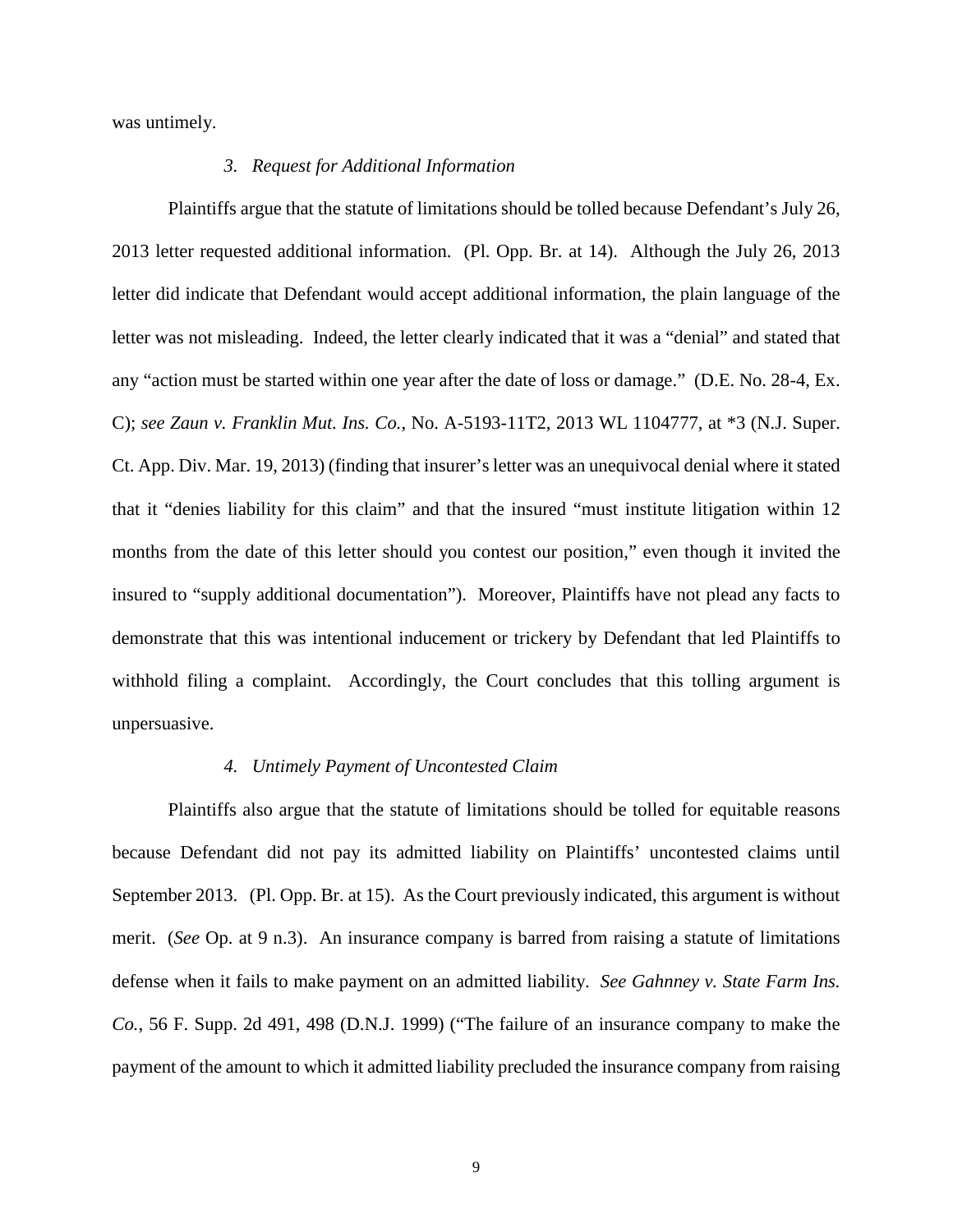the statute of limitations as a defense."). But, that is not the case here. Here, Plaintiffs merely argue that the payment was untimely. Plaintiffs have not argued, nor can they argue, that Defendant *failed* to remit payment on admitted liability, thus breaching the insurance policy. Accordingly, Plaintiffs have not established a basis for tolling the statute of limitations.

Given that Plaintiffs have failed to establish a basis for tolling the statute of limitations, the Court grants Defendant's motion to dismiss Counts One and Two as untimely.

### **B. New Jersey Consumer Fraud Act Claim**

Defendant also argues that Plaintiffs' New Jersey Consumer Fraud Act ("CFA") claim should be dismissed in light of Plaintiffs' failed claims under the Policy.<sup>[2](#page-9-0)</sup> (Def. Mov. Br. at 13). Defendant has not cited any authority to support the position that the statute of limitations for Plaintiffs' CFA claim is governed by the Policy.

Moreover, courts have recognized a distinction between breach of contract and CFA claims

in the insurance context. For example, in *Robert J. v. Liberty Mutual Insurance*, the district court

noted that

 $\overline{a}$ 

Plaintiffs' NJCFA claim goes to Liberty Mutual's subsequent performance of its obligations under the insurance contract. Plaintiffs do not merely claim that Liberty Mutual underpaid their benefits, which would amount only to breach of contract, but instead assert that Liberty Mutual acted deceptively and fraudulently when investigating their property damage. Their NJCFA claim accuses Liberty Mutual of "telling its policyholder that the losses were not covered despite evidence that they were," in "creating values and assigning them to the covered loss to increase its own profitability," and "in falsely misrepresenting what its responsibilities were under the policy." By alleging that Liberty Mutual's investigatory conduct was deceptive, Plaintiffs make clear that their NJCFA claim targets Liberty Mutual's conduct in performing its contract obligations-which distinguishes their NJCFA claim from the type of mere underpayment allegation . . . .

<span id="page-9-0"></span><sup>&</sup>lt;sup>2</sup> In its Reply Brief, Defendant also argues that Plaintiffs failed to state a claim under the New Jersey Consumer Fraud Act. (D.E. No. 36, Defendant's Reply Brief in Support of its Motion to Dismiss at 10). However, this argument was not raised in its moving brief. Accordingly, this argument is not properly before the Court.